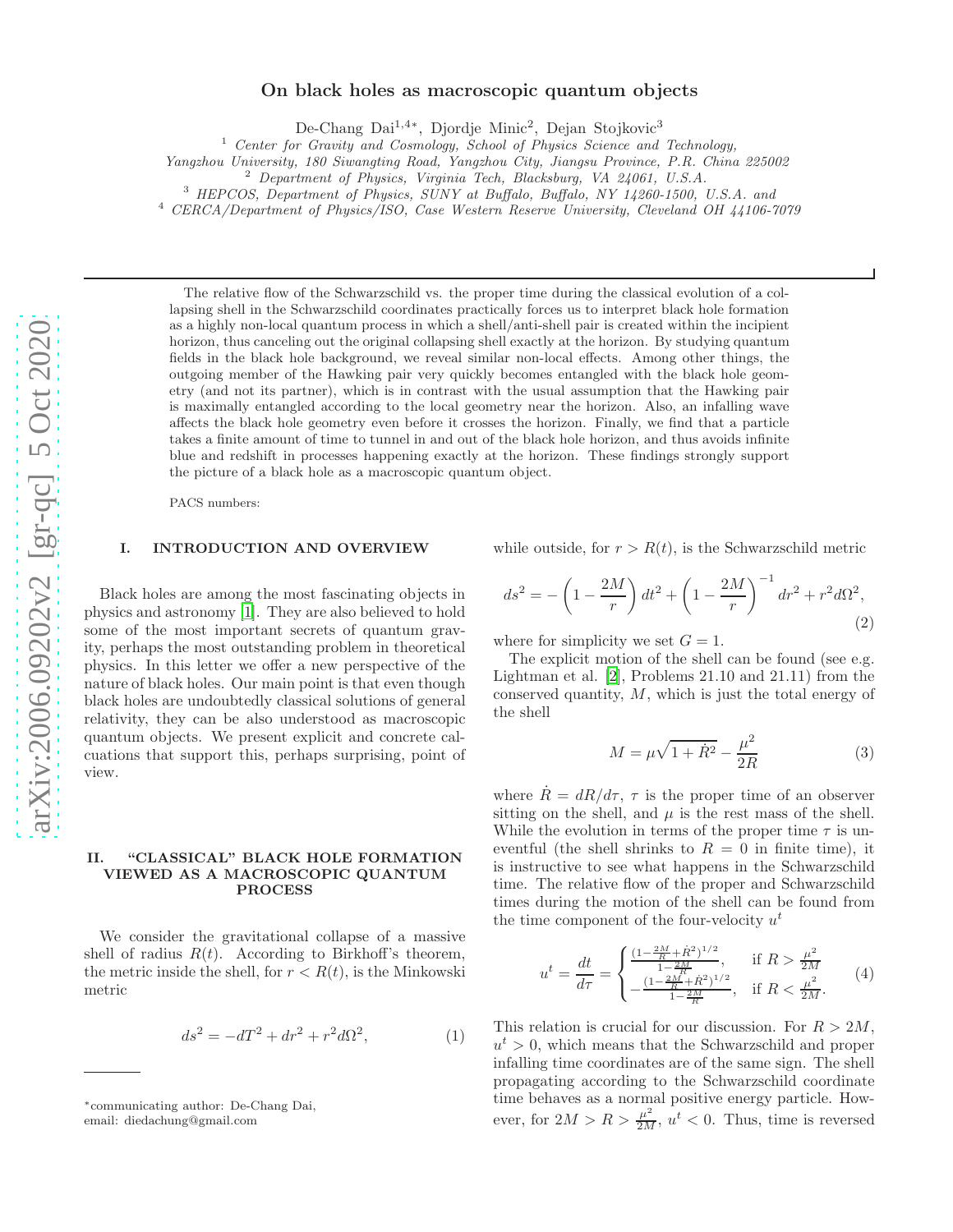

<span id="page-1-0"></span>FIG. 1: A. The schematic representation of a collapsing spherical shell. The metric is Schwarzschild outside, and Minkowski inside. B. The shell/anti-shell pair is created with the radius  $R = \frac{\mu^2}{2M}$ . The positive energy shell falls to  $r = 0$ , while the negative energy one propagates outward to the incipient horizon. C. The region between the created shells (black ring) is growing, and it is not a flat space anymore. Its time coordinate is re-synchronized into the Schwarzschild time. D. Eventually, the negative energy shell cancels out the original collapsing shell. A black hole is formed and the whole spacetime becomes Schwarzschild.

and the shell behaves as a negative energy particle. Time reverses once again for  $\frac{\mu^2}{2M} > R$ , where  $u^t > 0$ . The shell again behaves as a positive energy particle. This behavior can be interpreted as a shell/anti-shell pair creation with the radius  $R = \frac{\mu^2}{2M}$ . The positive energy member of the pair travels to  $r = 0$ , and presumably forms a singularity there. The negative energy member travels to the horizon and cancels the incoming positive mass shell. The region between the created shells is not flat anymore, and time is re-synchronized into the Schwarzschild time. Eventually, the whole spacetime becomes Schwarzschildlike, and an outside observer does not see the infalling shell anymore. The schematics is shown in Fig. [1.](#page-1-0)

To corroborate this description, we calculate the detailed trajectory of the shell in the Schwarzschild coordinates by integrating

$$
t = \int \frac{u^t}{\dot{R}} dR,\tag{5}
$$

where  $\dot{R}$  is given by Eq. [\(3\)](#page-0-0), and  $u^t$  by Eq. [\(4\)](#page-0-1). In order to make the relevant plots we set  $M = \mu = 1$ . Since both M and  $\mu$  are conserved quantities, this choice corresponds to the shell which starts from rest at infinity. The explicit



<span id="page-1-1"></span>FIG. 2: The trajectory of a collapsing shell in the Schwarzschild coordinates  $(t, r)$ . We set the rest mass of the shell,  $\mu$ , and its total energy,  $M$ , to be equal to one. The incipient black hole horizon is at  $r = 2M$ . The collapsing shell takes infinite time to arrive to the horizon (solid line). However, a shell/anti-shell pair is created with the radius  $R = 0.5\mu$ . The positive energy shell shrinks to  $R = 0$  (dotted line), while the negative energy one propagates outward (the dashed line), where finally it cancels the original collapsing shell at the horizon at  $t \to \infty$ .

trajectory in Schwarzschild coordinates is

<span id="page-1-2"></span>
$$
t = \begin{cases} -\frac{R+4}{3}\sqrt{4R+1} - 2\ln(\frac{\sqrt{4R+1}-3}{\sqrt{4R+1}+3}) & \text{if } R > 2\\ -\frac{R+4}{3}\sqrt{4R+1} - 2\ln(\frac{3-\sqrt{4R+1}}{\sqrt{4R+1}+3}) & \text{if } 2 > R. \end{cases} \tag{6}
$$

As Fig. [2](#page-1-1) shows, there is only one mass shell in the beginning. When the shell reaches  $R \approx 2.32\mu$ , or 1.16 times the horizon size, the shell/anti-shell pair is created with the radius  $R = 0.5\mu$ . The positive energy shell keeps falling into  $r = 0$ , while the negative energy shell proceeds toward the incipient horizon. Eventually, the outgoing negative energy shell reaches the horizon where it cancels out the original infalling shell. The regions above these curves are Schwarzschild-like, while below, they are flat.

This result is remarkable for two reasons. First, we work in the framework of classical general relativity. Yet, we are practically forced to interpret the process of the collapse in quantum mechanical terms as a shell/antishell creation. Second, while the original collapsing shell is still outside its own Schwarzschild radius, the region inside is already affected in a highly non-local way. We emphasize that this is the description of the collapse in the Schwarzschild coordinates. An infalling observer on the shell who measures the proper time  $\tau$  will hit the singularity in finite time according to his clock.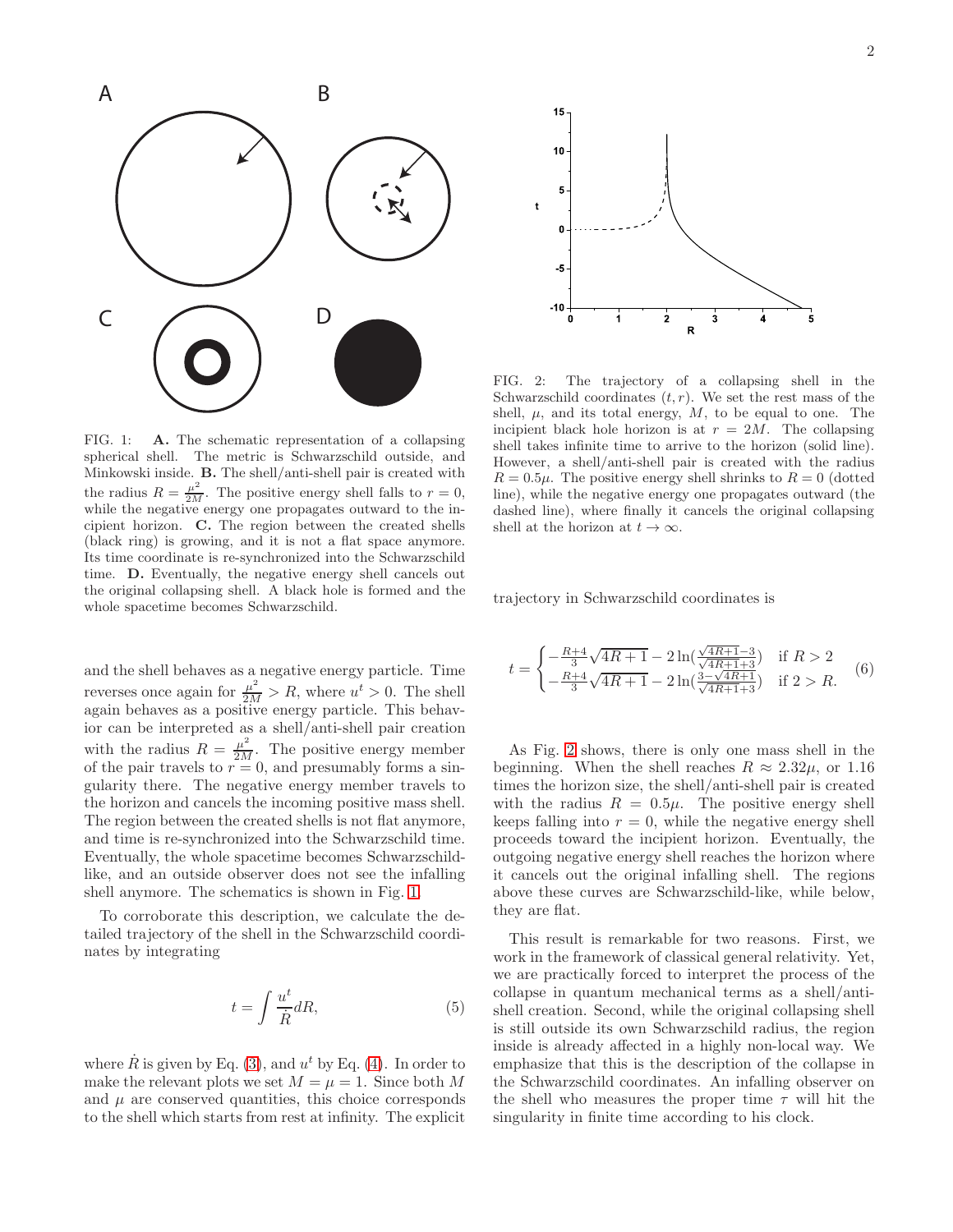

<span id="page-2-0"></span>FIG. 3: A Schwarzschild black hole in the Kruskal-Szekeres coordinates: Region I is outside, while region II is inside the horizon. Regions III and IV are copies of regions I and II. The  $U$  and  $V$  axes are along the horizon. The dashed and solid arrow lines represent constant  $U$  and  $V$  trajectories. The other lines represent constant  $r$  and  $t$  trajectories.

### <span id="page-2-2"></span>III. QUANTUM FIELDS IN THE BACKGROUND OF A BLACK HOLE

We will now introduce a quantum field in the background of a black hole, and study what happens to the infalling and outgoing waves. The metric is again [\(2\)](#page-0-2), and to make the relevant plots we set  $2M = 1$ . To remove the coordinate singularity at the horizon,  $r = 1$ , we introduce the Kruskal-Szekeres coordinates  $(T, X)$ . For  $r > 1$ , we have

$$
T = \left(r - 1\right)^{1/2} e^{r/2} \sinh\left(t/2\right) \tag{7}
$$

$$
X = (r-1)^{1/2} e^{r/2} \cosh(t/2), \tag{8}
$$

while for  $r < 1$ ,

<span id="page-2-1"></span>
$$
T = \left(1 - r\right)^{1/2} e^{r/2} \cosh\left(t/2\right) \tag{9}
$$

$$
X = (1 - r)^{1/2} e^{r/2} \sinh(t/2).
$$
 (10)

We can also replace  $(T, X)$  with the lightcone coordinates U and V as  $U = T - X$  and  $V = T + X$ . The metric in Eq.  $(2)$  is now written as

$$
ds^2 = \frac{4}{r}e^{-r}dUdV + r^2d\Omega^2.
$$
 (11)

For simplicity, we can omit the angular part of the metric and consider the  $1 + 1$  dimensional space

$$
ds^2 = \frac{4}{r}e^{-r}dUdV.\tag{12}
$$

A massless scalar field propagating in this background must satisfy the  $1+1$ -dimensional Klein-Gordon equation

$$
\partial_U \partial_V \Phi = 0. \tag{13}
$$

The solution of this equation can be written as a linear combination of two functions,  $f(U)$  and  $g(V)$ ,  $\Phi =$  $Af(U) + Bg(V)$ , where A and B are constants.

If we want to study a wave falling into a black hole, then there is only an incoming mode, so we can set  $A = 0$ . This is represented by the solid arrow line in fig. [3.](#page-2-0) Now, let us track a particular point of the wave, labeled by  $V = C = \text{const.}$  In these coordinates, this is a straight line going from the outside region (labeled I) to the inner region (labeled II). The horizon does not represent an obstacle. Now let us plot the same trajectory  $V = C$  in the Schwarzschild coordinates,  $(t, r)$ . The trajectory is given by

$$
(r-1)^{1/2}e^{r/2}e^{t/2} = C, \text{ for } r > 1 \tag{14}
$$

$$
(1-r)^{1/2}e^{r/2}e^{t/2} = C, \text{ for } r < 1.
$$
 (15)

From fig. [4,](#page-3-0) we can see that the wave goes from infinity toward the horizon (the solid line). However, at the moment  $t = 2 \ln C$  (we set  $C = 4$  in this concrete example), an extra component appears at  $r = 0$  and propagates all the way to the horizon (the dotted line). Since energy must be conserved, the dotted line should represent a negative energy flow emerging from  $r = 0$  and ultimately canceling out the incoming wave at the horizon. Thus, in the Schwarzschild coordinates, the wave never crosses the horizon. It is however interesting that this negative energy flow appears when an incoming wave is at  $r \approx 1.28$ , which implies that an infalling particle affects the black hole before it actually crosses the horizon in a highly non-local way.

We now study how a wave leaves the horizon, which is represented by the dashed arrow line in fig. [3.](#page-2-0) This is a generalization of the Hawking effect. We recall that the Hawking effect [\[3,](#page-6-2) [4\]](#page-6-3) boils down to the fact that the Kruskal-Szekeres vacuum mode  $\exp(i\omega U)$  is represented by real particles in the Schwarzschild coordinates  $(t, r)$ . Here, instead of  $\exp(i\omega U)$ , we consider how a general wave  $f(U)$  propagates in  $(t, r)$  coordinates. Again we single out a point  $U = C = \text{const.}$  The trajectory is given by

$$
-(r-1)^{1/2}e^{r/2}e^{-t/2} = C, \text{ for } r > 1 \tag{16}
$$

$$
-(1-r)^{1/2}e^{r/2}e^{-t/2} = C, \text{ for } r < 1.
$$
 (17)

Note that the coordinate T in region IV has an extra negative sign which is different from eq. [\(9\)](#page-2-1). From fig. [5,](#page-3-1) we can see that there are two components at the beginning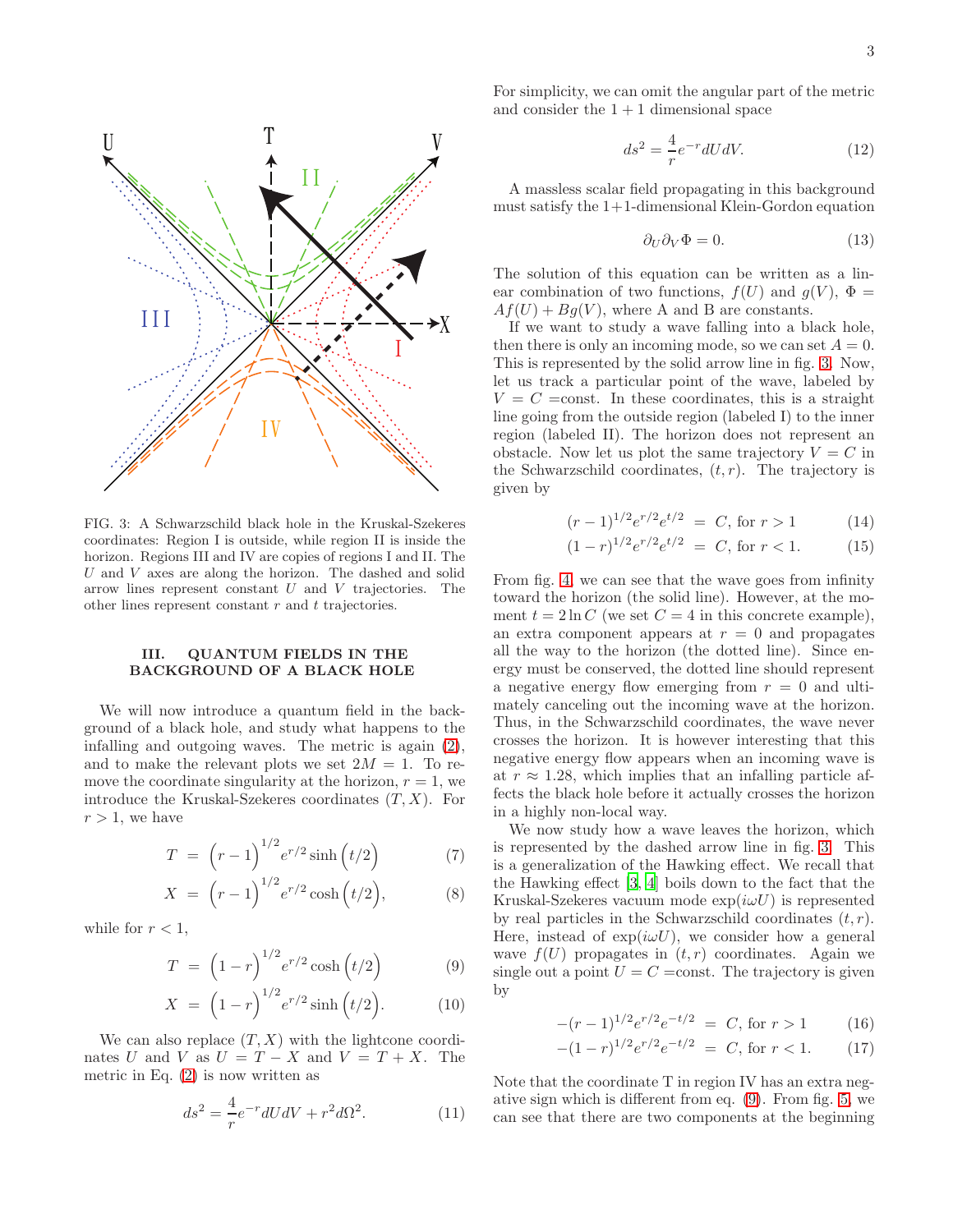

<span id="page-3-0"></span>FIG. 4: An ingoing wave toward the black hole. The curve represents  $V = C = \text{const}$  trajectory expressed in the Schwarzschild coordinates. Here we set  $C = 4$ . In the beginning, there is only one solid line that goes from  $r = \infty$ inward to the horizon,  $r = 1$ . Then at  $t = 2 \ln C$  a dotted line appears propagating from  $r = 0$  to the horizon  $r = 1$ . The solid and dotted lines represent the positive and negative energy components respectively.

 $(t \rightarrow -\infty)$ . One component goes from the horizon outward to infinity (the solid line). The other component goes from the horizon to the singularity,  $r = 0$ , and disappears at  $t = 2\ln(-C)$  (we set  $C = -4$  in this concrete example). So one single wave in the Kruskal-Szekeres coordinates becomes two waves in the Schwarzschild coordinates. Since there was nothing at the horizon at the initial moment, and energy must be conserved, the external wave will have positive energy, while the inner component must have negative energy. This negative energy mode disappears when the outgoing mode reaches  $r \approx 1.28$ . This can be interpreted as a particle pair which is created at the horizon, with one member of the pair falling into the singularity, while the other one escaping to infinity, as in the Hawking radiation. However, it is very important that the negative energy component falls into the singularity in finite time, before its partner reaches infinity. This means that the outgoing particle is entangled with the black hole (and not its partner) after a very short time period (as argued in [\[5\]](#page-6-4)), since its partner has already been absorbed at the singularity. This is in strong contrast with the usual assumption that the virtual Hawking pair is maximally entangled according to the local geometry near the horizon [\[4\]](#page-6-3).

This fact that the positive and negative energy components originate exactly at the horizon agrees with the fact that the macroscopic negative energy flow in a static background can survive only inside the horizon, where the timelike Killing vector for the Schwarzschild spacetime becomes spacelike. This implies that the Hawking pair has to be created exactly at the horizon, with one member of the pair inside and the other outside. However, this leaves a question how an outside observer can



<span id="page-3-1"></span>FIG. 5: An outgoing wave from the black hole. The curve represents  $U = C = \text{const}$  trajectory expressed in the Schwarzschild coordinates, with  $C = -4$ . In the beginning, there are two components. The solid line goes from the horizon,  $r = 1$ , outward to infinity,  $r = \infty$ , while the dotted line appears from the horizon and propagates to the singularity  $r = 0$ . At  $t = 2\ln(-C)$ , the dotted line reaches the singularity. This is a generalization of the standard Hawking (pair creation) effect. This result implies that the outgoing particle is entangled with the black hole (and not its partner) after a very short time period, since its partner has already been absorbed at the singularity.

even observe such an effect, since anything emitted exactly from the horizon becomes infinitely redshifted. One can expect though that the uncertainty principle might shed more light on this question.

# IV. TUNNELING IN AND OUT OF A BLACK **HOLE**

We will now include the uncertainty principle to estimate how a quantum field tunnels from a point  $(t, r_1)$ outside of the horizon to a point  $(t, r_2)$  inside the horizon, and vice versa. The tunneling condition is  $T_1 \pm X_1 =$  $T_2 \pm X_2$ , where the upper sign corresponds to an infalling and lower to an outgoing mode. This implies

$$
(r_1 - 1)^{1/2} e^{r_1/2} = (1 - r_2)^{1/2} e^{r_2/2}.
$$
 (18)

This relation can be satisfied only if  $1.28 > r_1 > 1$  and  $1 > r_2 > 0$ . The uncertainty relationship in the Kruskal-Szekeres coordinates is  $\Delta P_X \Delta X \approx 1$ , where  $P_X$  is the momentum in the Kruskal-Szekeres coordinates (we can't use  $\Delta P_r$  for the Schwarzschild coordinates because of the singularity). The moment when a particle tunnels into or out of the horizon according to the Schwarzschild clock is

$$
t_{\text{tunnel}}^{\text{in}} = -t_{\text{tunnel}}^{\text{out}} = 2\ln(\Delta P_X) + \ln(r_1 - 1) + r_1. \quad (19)
$$

As can be seen from Fig. [6,](#page-4-0) for an infalling mode smaller  $\Delta P_X$  implies easier (and quicker) tunneling through the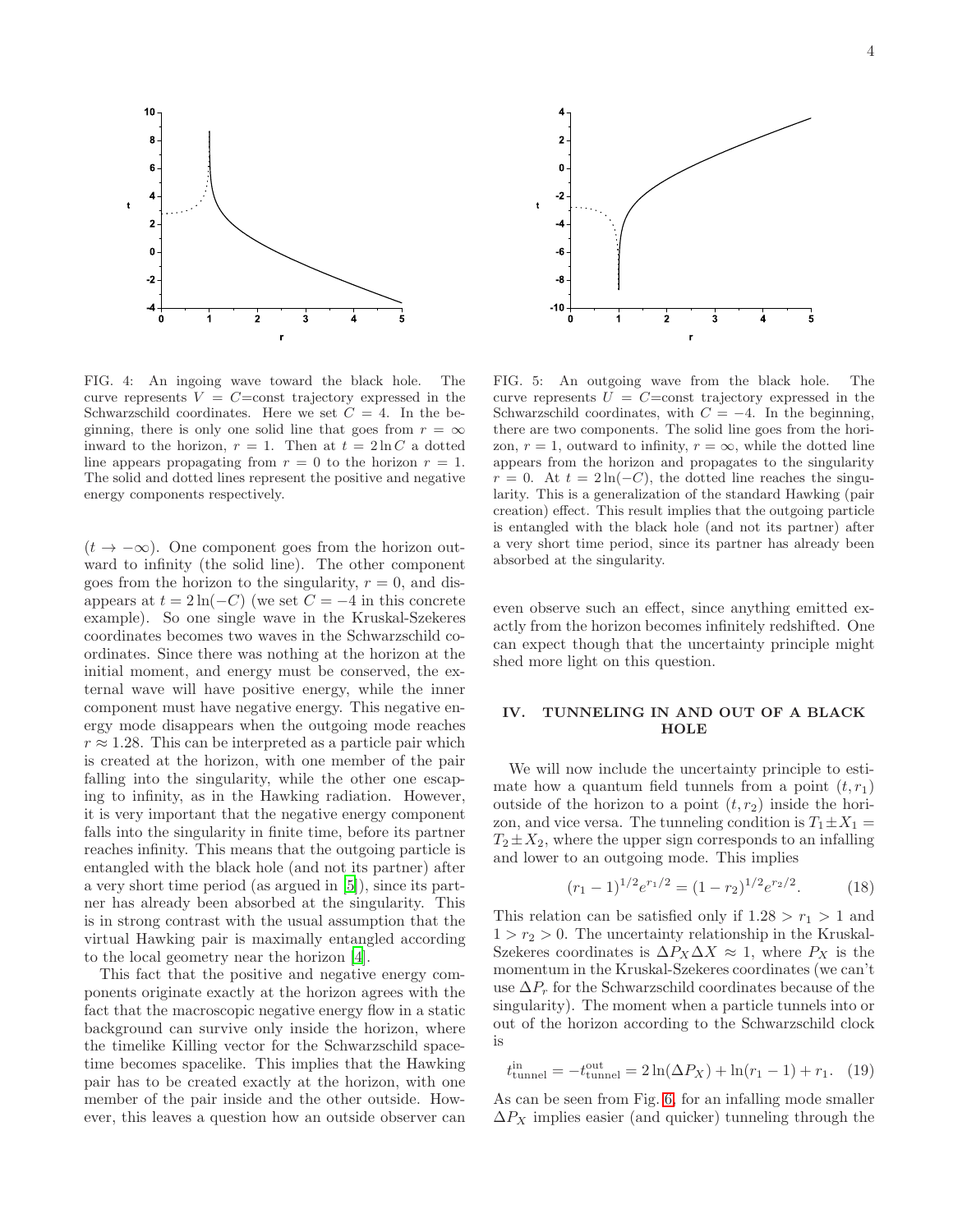

<span id="page-4-0"></span>FIG. 6: A falling particle tunnels through the horizon at moment  $t_{\text{tunnel}}^{\text{in}}$ . The tunneling time depends on the wave packet's momentum uncertainty,  $\Delta P_X$ . The momentum uncertainty of the solid line, dashed line, dotted line and dasheddotted line are  $\Delta P_X = 0.01, 0.05, 0.02, 0.1$  respectively. If the particle is close to the horizon, it can tunnel easier through the horizon. If the momentum uncertainty is smaller, the tunneling is, again, easier.



<span id="page-4-1"></span>FIG. 7: A particle escapes from the horizon at moment  $t_{\text{tunnel}}^{\text{out}}$ . The tunneling time depends on the wave packet's momentum uncertainty,  $\Delta P_X$ . The momentum uncertainty of the solid line, dashed line, dotted line and dashed-dotted line are  $\Delta P_X = 0.01, 0.05, 0.02, 0.1$  respectively. The larger  $\Delta X$ wavepackets are generated farther away from the horizon, so they can be generated later.

horizon. Also, fields are easier to tunnel if they are closer to the horizon. For an outgoing mode, Fig. [7](#page-4-1) describes the opposite situation. Particles with larger  $\Delta X$  are created further away from the horizon, and thus take less time to propagate to some fixed distant point. Therefore they are generated later.

# V. CONCLUSIONS AND OUTLOOK

We studied here the classical evolution of a collapsing shell in the Schwarzschild coordinates. A careful examination of the relative flow of the proper and Schwarzschild times during the motion of a collapsing shell revealed interesting subtleties and we were forced to interpret the black hole formation as a highly nonlocal quantum process in which a shell/anti-shell pair is created within the incipient horizon, thus canceling out the original collapsing shell exactly at the horizon. We also studied quantum fields in the black hole background, which revealed similar non-local effects. We found that the outgoing member of the Hawking pair very quickly becomes entangled with the black hole geometry instead of its partner, which is in contrast with the usual assumption that the Hawking pair is maximally entangled according to the local geometry near the horizon. Also, an infalling wave affects the black hole geometry even before it crosses the horizon. Finally, we found that particle takes a finite amount of time to tunnel in/from the black hole horizon, which avoids infinite blue and redshifts associated with the processes happening exactly at the horizon. These findings strongly support the picture of a black hole as a macroscopic quantum object, which was also emphasized, using different arguments, in [\[6](#page-6-5)].

Our findings should have important implications for quantum gravity and, in particular, the recent suggestions regarding the quantum nature of spacetime [\[7\]](#page-6-6). Indeed, if black holes are macroscopic quantum objects, they could be considered as bound states (or condensates) of the underlying quanta of spacetime. On a more practical level, our suggestion should also imply important observational effects. For example, in superconductivity, we have the vanishing of the electric resistance, and the Meissner effect, or the expulsion of magnetic field lines [\[8](#page-6-7)]. Such analogous effects should be searched for in our context. For example, according to the membrane paradigm [\[9](#page-6-8)], the effective resistance of the horizon is finite, and so our new picture of black holes might imply that, through the "phase transition" between the Schwarzschild and Minkowski geometries, this effective resistance vanishes. Also, is the gravitational field in some way "expelled" by the expanding anti-shell, in the new shell/anti-shell picture of the formation of the black hole horizon? Such effects might be investigated in the context of analog gravity [\[10\]](#page-6-9), where the underlying microscopic description is more apparent. Finally, this new picture should have implications for the recent discussion of the role of topology change (wormholes) [\[11\]](#page-6-10) in quantum gravity and in the resolutions of the black hole information puzzle [\[12\]](#page-6-11). One suitable place where such effects could be studied is in the context of the models of black hole evaporation in two spacetime dimensions [\[13\]](#page-6-12). We hope to address some of these questions in our future work.

At the end, we would like to clarify an important issue that at first might appear problematic. Whenever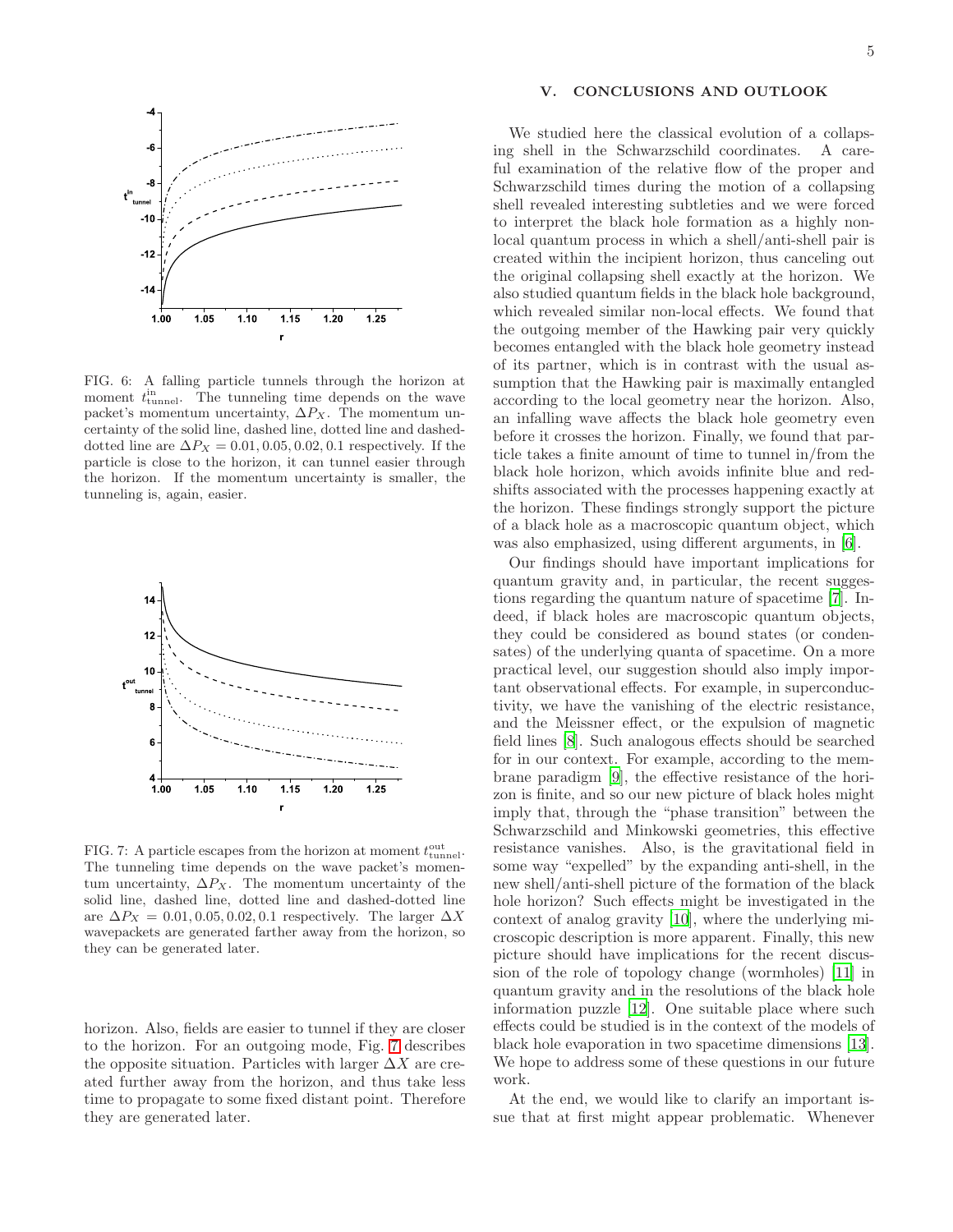one compares interior and exterior of a black hole the question of the interpretation of the Schwarzschild time which is timelike in the exterior and spacelike in the interior arises. This is a very subtle issue, however we have to note that it not necessarily a problem in the context of our calculations. In the section [II](#page-0-3) we analyzed the classical evolution of a collapsing shell in the Schwarzschild coordinates. The black hole has not been formed yet. The horizon we talk about is the *incipient* horizon that will be formed at  $t \to \infty$ . Using Eq. [\(6\)](#page-1-2) we found a trajectory of the shell in terms of the Schwarzschild time. This can be clearly seen in Figs. [1](#page-1-0) and [2.](#page-1-1) The shell/antishell pair is created when the original collapsing shell is still outside of its own Schwarzschild radius. The interior of the collapsing shell is Minkowski, so the pair of shells is created inside Minkowski space. Then the evolution continues. As Fig. [1](#page-1-0) shows, the space between the newly created shells is Schwarzschild. As the outer shell grows and inner one shrinks, the spacetime is getting converted into Schwarzschild. At the end of the process when the original collapsing shell reaches its own Schwarzschild radius (after infinite amount of time), the whole spacetime becomes Schwarzschild, with timelike time in the exterior and spacelike in the interior.

In the section [III](#page-2-2) we considered a black hole which is already formed. However, there we use Kruskal-Szekeres coordinates to describe the full spacetime (including the interior). Then we considered incoming (toward the horizon) and outgoing (from the horizon) waves. We mapped the Kruskal coordinates into the Schwarzschild time coordinate (because the observer is located there). As it can be seen from Figs. [4](#page-3-0) and [5,](#page-3-1) the whole evolution is given in terms of the Schwarzschild time.

Finally, when we consider tunneling through the horizon, we use the uncertainty relation in Kruskal-Szekeres coordinates, precisely because of the singularity of the Schwarzschild coordinates there.

Acknowledgments: D.C Dai is supported by the National Natural Science Foundation of China (Grant No. 11775140 and 11947417). D. M. is supported in part by the US Department of Energy (under grant DE-SC0020262) and by the Julian Schwinger Foundation. D.S. is partially supported by the US National Science Foundation, under Grant No. PHY-1820738 and PHY-2014021 .

#### VI. APPENDIX

The relation shown in Eq. (4) in the main text is crucial for our discussion. Its correct derivation involves some easily overlooked details, and so we go over them here.

We consider the gravitational collapse of a massive shell of radius  $R(t)$ . The metric inside the shell, for  $r < R(t)$ , is Minkowski-like

$$
ds^{2} = -dT^{2} + dr^{2} + r^{2}d\Omega^{2},
$$
 (20)

while outside, for  $r > R(t)$ , is Schwarzschild-like

$$
ds^{2} = -\left(1 - \frac{2M}{r}\right)dt^{2} + \left(1 - \frac{2M}{r}\right)^{-1}dr^{2} + r^{2}, d\Omega^{2},
$$
\n(21)

where for simplicity we set  $G = 1$ .

The motion of the shell can be found in [\[2\]](#page-6-1), Problems 21.10 and 21.11.

The presence of the mass shell causes a discontinuity in the extrinsic curvature tensor,  $K_{ii}$ . The discontinuity at the shell, denoted by the square brackets, can be found to be

$$
[K_i^j] = 8\pi\sigma \left( u^j u_i + \frac{1}{2} \delta_i^j \right),\tag{22}
$$

where  $\sigma$  is the mass density of the shell such that  $4\pi R^2 \sigma = \mu$  is the rest mass of the shell, while  $u^i$  is the 4velocity of the shell. Considering only the radial motion of the shell we can find

$$
[K_{\theta\theta}] = 4\pi g_{\theta\theta}\sigma = 4\pi R^2 \sigma = \mu.
$$
 (23)

We can also find the discontinuity by evaluating the extrinsic curvature tensor inside and outside the shell and by taking the difference,

$$
[K_i^j] = K_i^{j^{\text{(out)}}} - K_i^{j^{\text{(in)}}}.
$$
 (24)

Since

$$
K_{\theta\theta} = -n_{\theta;\theta} = n_i \Gamma_{\theta\theta}^i = -\frac{1}{2} n^r g_{\theta\theta}, r = -r n^r, \qquad (25)
$$

we have

<span id="page-5-0"></span>
$$
[K_{\theta\theta}] = -r(n^{r+} - n^{r-}) = \mu,
$$
\n(26)

where  $n^{r+}$  and  $n^{r-}$  are the radial components of the normal evaluated outside and inside the shell. We now impose  $n_i u^i = 0$  and  $n_i n^i = u_i u^i = 1$ , which exterior to the shell gives

<span id="page-5-1"></span>
$$
n_r^+ u^r + n_t^+ u^t = 0,
$$
\n(27)

$$
\left(1 - \frac{2M}{r}\right)(u^t)^2 - \left(1 - \frac{2M}{r}\right)^{-1}(u^r)^2 = 1,\qquad(28)
$$

$$
-\left(1-\frac{2M}{r}\right)^{-1}(n_t^+)^2 + \left(1-\frac{2M}{r}\right)(n_r^+)^2 = 1. \quad (29)
$$

From here we can eliminate  $n_t^+$  and  $u^t$  to obtain

$$
n_r^+ = \pm \left| \frac{1 + (u^r)^2 / (1 - \frac{2M}{r})}{\left(1 - \frac{2M}{r}\right)} \right|^{1/2}.
$$
 (30)

Note that both  $\pm$  signs are possible. On the shell we have  $r = R(\tau)$  and  $u^r = dR/d\tau \equiv \dot{R}$ , where  $\tau$  is the proper time of an observer sitting on the shell. Thus,

$$
n^{r+} = \pm \left(1 - \frac{2M}{R} + \dot{R}^2\right)^{1/2}.\tag{31}
$$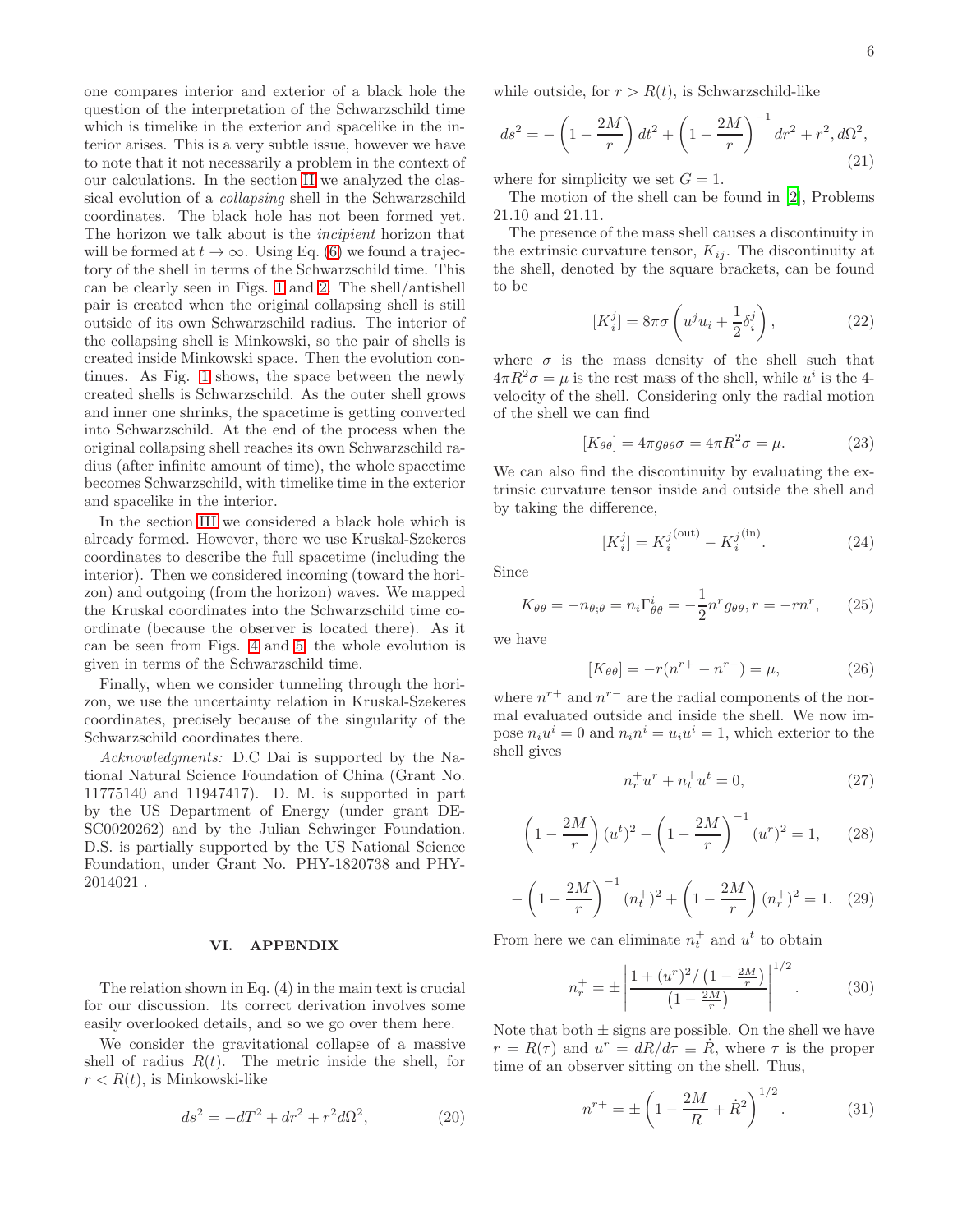For  $R > 2M$  the quantity under the square root never crosses zero, and so  $n^{r+}$  is positive. But for  $R < 2M$  that may change, and we will discuss that soon. Similarly,

$$
n^{r-} = \left(1 + \dot{R}^2\right)^{1/2},\tag{32}
$$

.

because  $M = 0$  inside the shell. There is no  $\pm$  in this case, because  $1 + \dot{R}^2$  never passes through zero, so  $n^{r-1}$ does not change sign during the collapse. From Eq. [\(26\)](#page-5-0), we get

$$
\mu = -R(n^{r+} - n^{r-}) = -R\left(\pm\sqrt{1 - \frac{2M}{R} + \dot{R}^2} - \sqrt{1 + \dot{R}^2}\right)
$$
\n(33)

Since  $n^{r+}$  can be positive or negative we may remove this sign ambiguity by reorganizing the equation

<span id="page-6-13"></span>
$$
\sqrt{1 + \dot{R}^2} - \frac{\mu}{R} = \pm \sqrt{1 - \frac{2M}{R} + \dot{R}^2}.
$$
 (34)

If we square Eq.  $(34)$ , we can express M as

<span id="page-6-14"></span>
$$
M = \mu \sqrt{1 + \dot{R}^2} - \frac{\mu^2}{2R}.
$$
 (35)

The interpretation of the quantity  $M$  is straightforward. It is a conserved quantity, and it just represents the

- <span id="page-6-0"></span>[1] V. P. Frolov and I. D. Novikov, Black Hole Physics: Basic Concepts and New Developments, Springer, 1998.
- <span id="page-6-1"></span>[2] A. P. Lightman, W. H. Press, R. H. Price and S. A. Teukolsky, Problem Book in Relativity and Gravitation, Princeton University Press, 1975 (problems 21.10 and 21.11).
- <span id="page-6-2"></span>[3] S. Hawking, Commun. Math. Phys. 43, 199-220 (1975); Phys. Rev. D 14 (1976) 2460.
- <span id="page-6-3"></span>[4] See, for example, T. Jacobson, [gr-qc/0308048;](http://arxiv.org/abs/gr-qc/0308048) S. D. Mathur, Class. Quant. Grav. 26 (2009) 224001; D. Marolf, Rept. Prog. Phys. 80, no.9, 092001 (2017); J. Polchinski, [\[arXiv:1609.04036](http://arxiv.org/abs/1609.04036) [hep-th]]; D. Harlow, Rev. Mod. Phys. 88, 015002 (2016) A. Ashtekar, Universe 6, no.2, 21 (2020).
- <span id="page-6-4"></span>[5] J. Hutchinson and D. Stojkovic, Class. Quant. Grav. 33, no.13, 135006 (2016).
- <span id="page-6-5"></span>[6] G. Dvali and C. Gomez, Fortsch. Phys. 61, 742-767 (2013) Eur. Phys. J. C 74, 2752 (2014) JCAP 01, 023 (2014); T. Banks, W. Fischler and I. R. Klebanov, Phys. Lett. B 423, 54-58 (1998); H. Lin, O. Lunin and J. M. Maldacena, JHEP 10, 025 (2004); V. Balasubramanian, J. de Boer, V. Jejjala and J. Simon, JHEP 12, 006 (2005); S. Hawking, [\[arXiv:1401.5761](http://arxiv.org/abs/1401.5761) [hep-th]]; H. Kawai and Y. Yokokura, Universe 6, no.6, 77 (2020).; D. Stojkovic, (various conference talks).
- <span id="page-6-6"></span>[7] L. Freidel, R. G. Leigh, and D. Minic, Phys. Lett. B730 (2014) 302; Int. J. Mod. Phys. D23, no. 12, (2014) 1442006; JHEP 06 (2015) 006.Int. J. Mod. Phys. D24, no. 12, (2015) 1544028; Phys. Rev. D94, no. 10, (2016)

total relativistic energy of the shell. From this equation, among other things, we can get that the shell shrinks to  $R = 0$  in finite proper time.

A subtle issue arises when we express  $\dot{R}$  from Eq. [\(35\)](#page-6-14) and substitute it back in  $n^{r+}$ . We get

$$
n^{r+} = \frac{M}{\mu} - \frac{\mu}{2R}.\tag{36}
$$

We see that the normal vector  $n^{r+}$  is positive for  $R >$  $\frac{\mu^2}{2M}$  and negative for  $R < \frac{\mu^2}{2M}$ . Therefore,  $n^{r+}$  can be expressed as

$$
n^{r+} = \begin{cases} (1 - \frac{2M}{R} + \dot{R}^2)^{1/2}, & \text{if } R > \frac{\mu^2}{2M} \\ -(1 - \frac{2M}{R} + \dot{R}^2)^{1/2}, & \text{if } R < \frac{\mu^2}{2M}. \end{cases}
$$
(37)

From Eq. [\(27\)](#page-5-1), we see that if  $n_r^+$  changes sign then  $u^t$ has to change sign too, since  $u^r$  and  $n_t^+$  do not change sign at  $R = 2\mu^2/M$ . We thus conclude

$$
u^{t} = \frac{dt}{d\tau} = \begin{cases} \frac{(1 - \frac{2M}{R} + \dot{R}^{2})^{1/2}}{1 - \frac{2M}{R}}, & \text{if } R > \frac{\mu^{2}}{2M} \\ -\frac{(1 - \frac{2M}{R} + \dot{R}^{2})^{1/2}}{1 - \frac{2M}{R}}, & \text{if } R < \frac{\mu^{2}}{2M}. \end{cases}
$$
(38)

which is at the core of the highly non-trivial behavior we discussed in this paper.

104052.JHEP 09 (2017) 060; Phys. Rev. D96, no. 6 (2017) 066003.J. Phys. Conf. 804, no. 1 (2017) 012032. Int. J. Mod. Phys. A 34, no.28, 1941004 (2019); L. Freidel, J. Kowalski-Glikman, R. G. Leigh, and D. Minic, Phys. Rev. D 99, no. 6 (2019) 066011. D. Minic, [\[arXiv:2003.00318](http://arxiv.org/abs/2003.00318) [hep-th]].

- <span id="page-6-7"></span>[8] E. M. Lifschitz and L. P. Pitaevskii, Statistical Physics, part 2: Theory of the Condensed State, Landau and Lifshitz Course of Theoretical Physics, volume 9, Pergamnon Press, 1980.
- <span id="page-6-8"></span>[9] K. S. Thorne, R. H. Price and D. A. Macdonald, Black Holes: The membrane paradigm, Yale, 1986.
- <span id="page-6-9"></span>[10] W. Unruh, Phys. Rev. D **51** (1995), 2827-2838.
- <span id="page-6-10"></span>[11] See for example, M. S. Morris, K. S. Thorne and U. Yurtsever, Phys. Rev. Lett. 61, 1446 (1988); M. Visser, Lorentzian Wormholes: From Einstein to Hawking, AIP Press, New York, 1995; J. Maldacena, D. Stanford and Z. Yang, Fortsch. Phys. 65, no. 5, 1700034 (2017); P. Gao, D. L. Jafferis and A. C. Wall, JHEP 12, 151 (2017); D. C. Dai, D. Minic and D. Stojkovic, Phys. Rev. D 98, no.12, 124026 (2018); D. C. Dai and D. Stojkovic, Phys. Rev. D 100, no. 8, 083513 (2019).
- <span id="page-6-11"></span>[12] J. Maldacena and L. Susskind, Fortsch. Phys. 61, 781- 811 (2013) See also, D. C. Dai, D. Minic, D. Stojkovic and C. Fu, [\[arXiv:2002.08178](http://arxiv.org/abs/2002.08178) [hep-th]].
- <span id="page-6-12"></span>[13] C. Teitelboim, Phys. Lett. 126B (1983) 41; R. Jackiw, Nucl. Phys. B 252 (1985) 343; C. G. Callan, Jr., S. B. Giddings, J. A. Harvey and A. Strominger, Phys. Rev. D 45 (1992) R1005; J. G. Russo, L. Susskind and L.